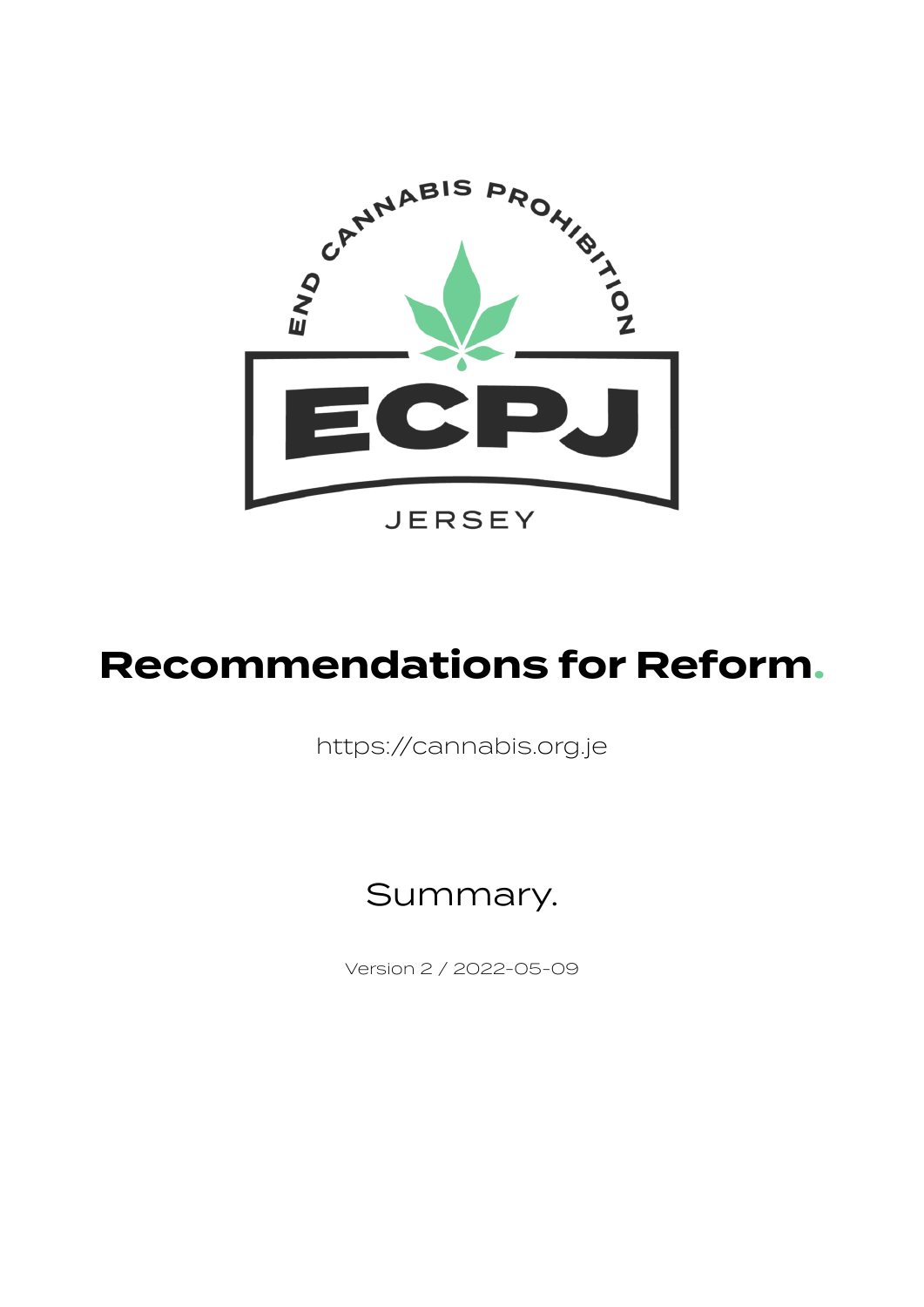### **Cannabis is on the agenda.**

The States Assembly has, in the current term, introduced the [legalisation of medicinal cannabis](https://statesassembly.gov.je/Pages/Propositions.aspx?ref=P.113/2018), while the Government has nurtured the industry as a means to [diversify our economy](https://www.gov.je/SiteCollectionDocuments/Government%20and%20administration/R%20Rural%20Economy%20Strategy%202017-2021%2020170213KLB.pdf).

There are now [over 2,000 private medicinal cannabis patients](https://jerseyeveningpost.com/news/2021/11/14/channel-islands-leading-europe-on-medical-cannabis/) in the Island and several companies have acquired or are in the process of applying for [cultivation licences](https://www.youtube.com/watch?v=_r7h1s0vlVA) via the Jersey Cannabis Agency.

Consequently, the next term of the States Assembly will need to continue the scrutiny and development of policy relating to the cultivation and use of cannabis in the Island.

#### **A blueprint for reform.**

The recent developments in this field raise many issues that merit consideration in order for Jersey to realise the benefits of cannabis and maximise our potential as a ["centre of excellence"](https://canex.co.uk/jersey-cannabis-industry/).

End Cannabis Prohibition Jersey has proposed 35 pragmatic recommendations for cannabis reform in [our online presentation,](https://cannabis.org.je/) categorised under 5 themes:

- • [Patient Access.](https://cannabis.org.je/patient-access/) Supporting patients and developing expertise.
- • [Cannabis Industry.](https://cannabis.org.je/cannabis-industry/) Maximising the potential of cannabis cultivation.
- • [Substance Use Strategy.](https://cannabis.org.je/substance-use-strategy/) Addressing drug and alcohol consumption.
- • [Decriminalisation.](https://cannabis.org.je/decriminalisation/) Personal cannabis use should not result in a criminal record.
- • [Towards Regulation.](https://cannabis.org.je/towards-regulation/) Cannabis legalisation is inevitable.